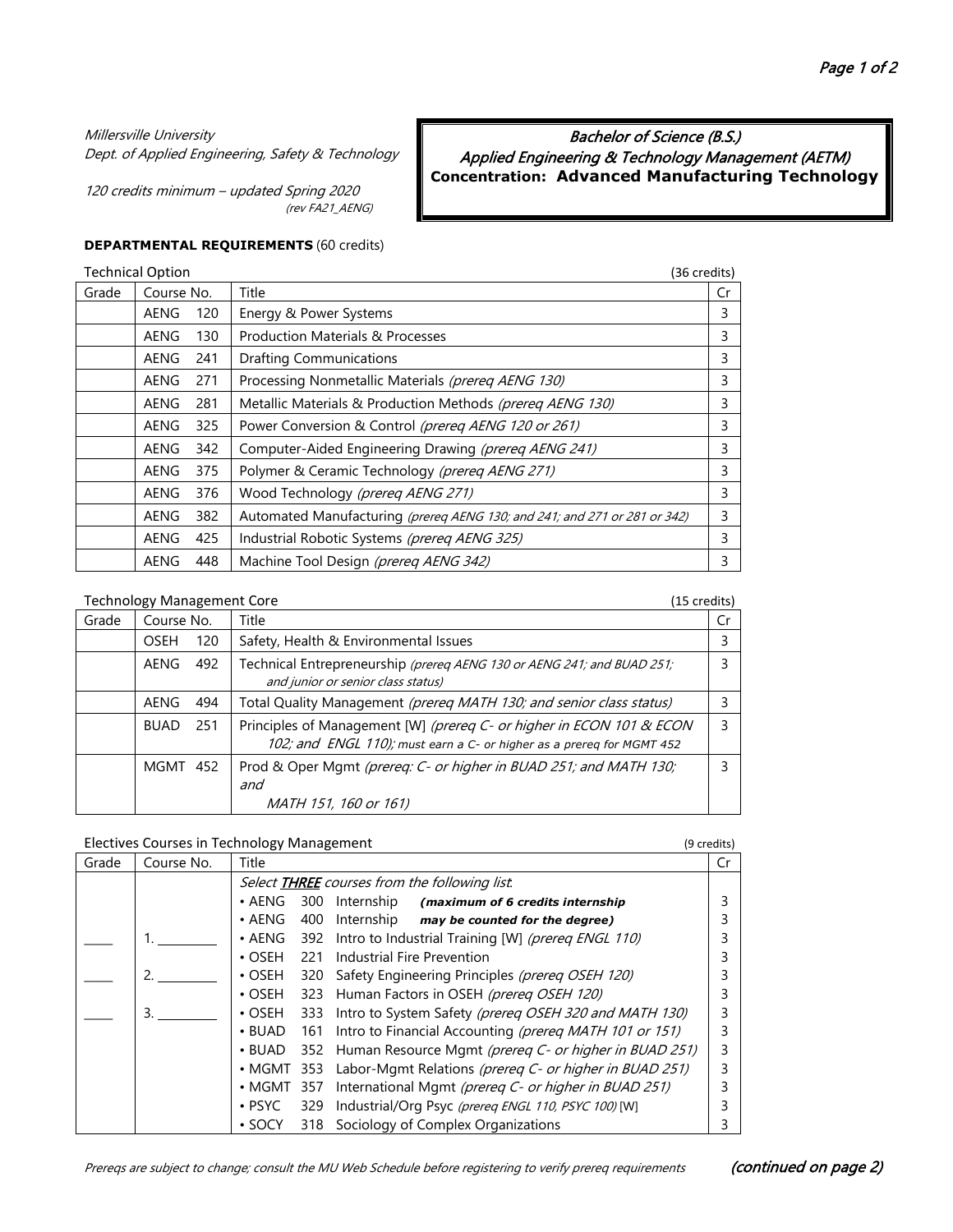## **REQUIRED RELATED COURSES** (19-21 credits)

| Required Related - Math |                                                                                           |                  | (Fulfills the Gen Ed Math Requirement plus one course in G2)     |     |
|-------------------------|-------------------------------------------------------------------------------------------|------------------|------------------------------------------------------------------|-----|
| Grade                   | Title<br>Course No.                                                                       |                  |                                                                  | Cr. |
|                         | Elements of Statistics (prereq: See Web Schedule or Undergrad Catalog)<br><b>MATH 130</b> |                  |                                                                  |     |
|                         | Select ONE from.                                                                          |                  |                                                                  |     |
|                         |                                                                                           | $\cdot$ MATH 151 | Calc for Mgmt, Life (prereq C- or higher in MATH 101 or MPT 151) | 4   |
|                         | MATH                                                                                      | $\cdot$ MATH 160 | Precalculus (prereq C- or higher in MATH 101 or MPT 160)         | 4   |
|                         |                                                                                           | $\cdot$ MATH 161 | Calculus I (prereq C- or higher in MATH 160 or MPT 161)          | 4   |

#### Required Related – Science (Fulfills two G2 courses)

Grade Course No. Title Creates and Creates and Creates and Creates and Creates and Creates and Creates and Cre  $\overline{\phantom{a}}$  $\overline{\phantom{a}}$ 1. 2. Select **TWO** from: • CHEM 101 Chem! Better Things • CHEM 103 General, Organic, Biochem I • CHEM 104 General, Organic, Biochem II • PHYS 103 Elements of Physics  $\blacktriangle$  *Can receive credit for <u>either</u>* • PHYS 104 Applied Physics PHYS 1*03 or 104, <u>but not for both</u>* • PHYS 131 Physics I • PHYS 132 Physics II 3 3 3 4 4 4 4

Must complete one science course with a lab

# Required Related – Economics (Fulfills two G3 courses)

| Grade | Course No.      | Title                 | ◡ |
|-------|-----------------|-----------------------|---|
|       | <b>ECON 101</b> | Macroeconomics        |   |
|       | <b>ECON 102</b> | <b>Microeconomics</b> |   |

# **GENERAL EDUCATION REQUIREMENTS** (48 credits)

Note: 18 credits of Gen Ed are fulfilled by Required Related Courses

| G1 - HUMANITIES & FINE ARTS <i>[ART, COMM/THEATRE, ENGL, FOREIGN LANG/HUMN, MUSI, PHIL]</i><br>(9 credits) |
|------------------------------------------------------------------------------------------------------------|
|------------------------------------------------------------------------------------------------------------|

| Grade | Course No. | Title |                                                                          |  |
|-------|------------|-------|--------------------------------------------------------------------------|--|
|       |            |       | Maximum of two courses                                                   |  |
|       |            |       | from the same dept; all three<br>$\overline{\mathit{con}}$ rand the from |  |
|       |            |       |                                                                          |  |

# G2 – SCIENCE & MATH — These credits are fulfilled by Required Related Math & Science (9 credits)

G3 – SOCIAL SCIENCES [AFAM, ANTH, BUAD, GEOG, GOVT, HIST, INTL, PSYC, SOCY, SOWK/GERT, WSTUJ (9 credits)

| Grade                                                  | Course No.                    | Title                 |  |
|--------------------------------------------------------|-------------------------------|-----------------------|--|
| v<br>́                                                 | x                             | fulfilled by ECON 101 |  |
| $\overline{\phantom{a}}$<br>́                          | $\ddot{\phantom{a}}$          | fulfilled by ECON 102 |  |
| $\overline{\phantom{a}}$<br>$\boldsymbol{\mathcal{L}}$ | v<br>$\overline{\phantom{a}}$ | fulfilled by BUAD 251 |  |

#### Additional General Education Requirements (18 credits)

| Grade                     | Course No.  | Title                                                                                  | Cr. |
|---------------------------|-------------|----------------------------------------------------------------------------------------|-----|
|                           | COMM 100    | Fundamentals of Speech (minimum of "C-" required)                                      |     |
|                           | 110<br>ENGL | English Composition (minimum of "C-" required)                                         |     |
| $\boldsymbol{\mathsf{x}}$ | X           | Math course (fulfilled by Required Related Math)                                       |     |
|                           | WELL<br>175 | Wellness                                                                               |     |
|                           |             | <b>Perspectives</b> [P] (NOTE: AENG 301, 302, or 303 [D] recommended)                  |     |
|                           |             | <b>UNIV 103</b> or Open Elective (Open Elective cannot be a course from major<br>dept) |     |